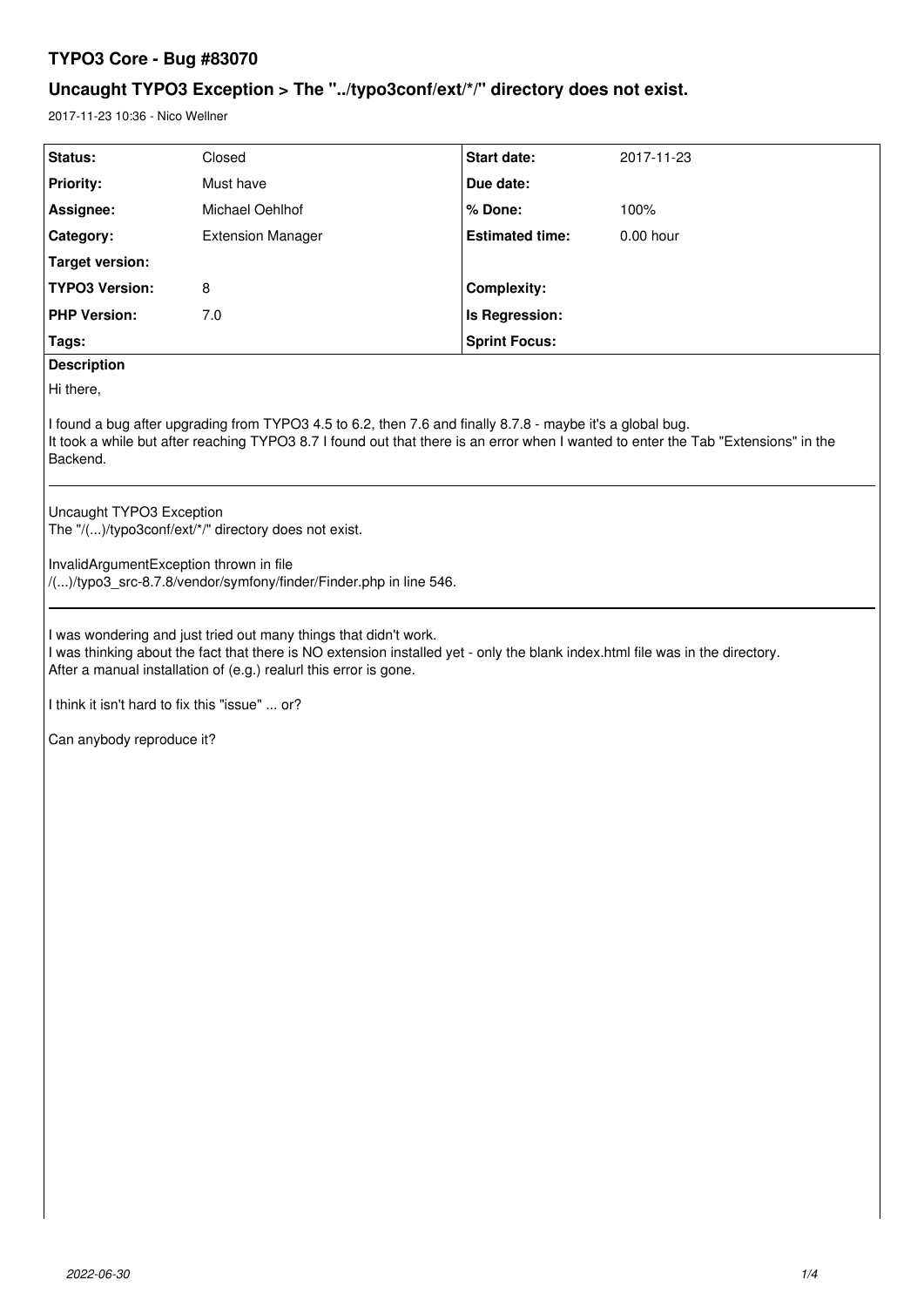

# **Associated revisions**

#### **Revision 78980d4c - 2018-02-05 22:29 - Michael Oehlhof**

[BUGFIX] Only scan package base paths if subdirectories exist

Include possible package base paths only if subdirectories are available. Otherwise no extension can be found in the base path anyway.

Resolves: #83070 Releases: master, 8.7, 7.6 Change-Id: I503623c607554a60bd144c83e3f69e78fe5a7ea0 Reviewed-on:<https://review.typo3.org/55018> Reviewed-by: Mathias Schreiber [<mathias.schreiber@typo3.com](mailto:mathias.schreiber@typo3.com)> Tested-by: Mathias Schreiber <[mathias.schreiber@typo3.com>](mailto:mathias.schreiber@typo3.com) Tested-by: TYPO3com [<no-reply@typo3.com](mailto:no-reply@typo3.com)> Reviewed-by: Andreas Fernandez [<a.fernandez@scripting-base.de](mailto:a.fernandez@scripting-base.de)> Tested-by: Andreas Fernandez [<a.fernandez@scripting-base.de>](mailto:a.fernandez@scripting-base.de)

#### **Revision df6e4e26 - 2018-02-05 22:41 - Michael Oehlhof**

[BUGFIX] Only scan package base paths if subdirectories exist

Include possible package base paths only if subdirectories are available. Otherwise no extension can be found in the base path anyway.

Resolves: #83070 Releases: master, 8.7 Change-Id: I503623c607554a60bd144c83e3f69e78fe5a7ea0 Reviewed-on:<https://review.typo3.org/55567> Reviewed-by: Andreas Fernandez [<a.fernandez@scripting-base.de](mailto:a.fernandez@scripting-base.de)> Tested-by: Andreas Fernandez [<a.fernandez@scripting-base.de>](mailto:a.fernandez@scripting-base.de)

## **History**

# **#1 - 2017-12-10 22:58 - Michael Oehlhof**

*- Status changed from New to In Progress*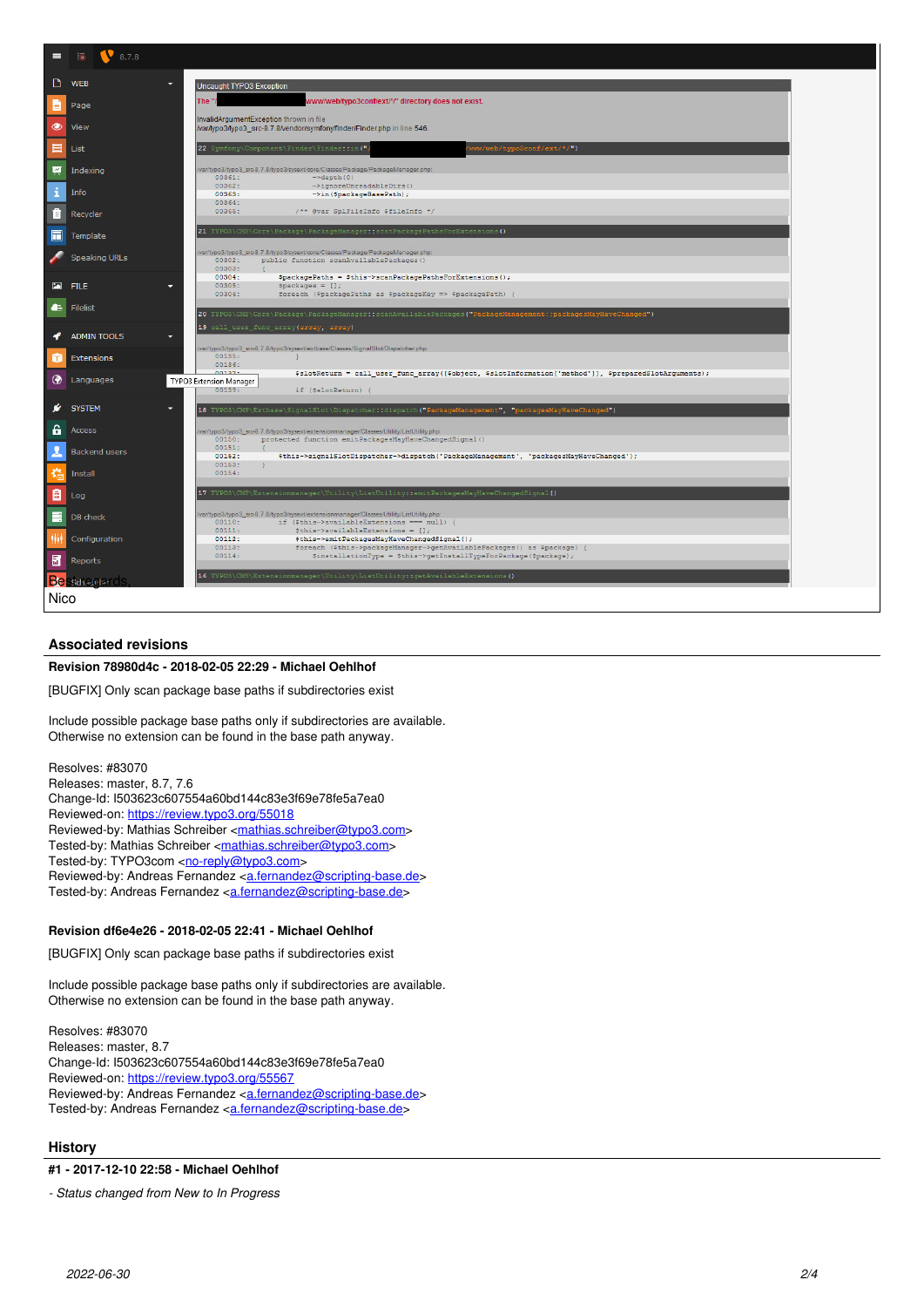*- Assignee set to Michael Oehlhof*

#### **#2 - 2017-12-10 23:04 - Gerrit Code Review**

*- Status changed from In Progress to Under Review*

Patch set 1 for branch **master** of project **Packages/TYPO3.CMS** has been pushed to the review server. It is available at <https://review.typo3.org/55018>

#### **#3 - 2018-02-05 11:26 - Mathias Schreiber**

*- Description updated*

#### **#4 - 2018-02-05 13:01 - Markus Klein**

@Nico Wellner

Please join us on the review link above and help us to reproduce the issue. Thanks.

#### **#5 - 2018-02-05 14:59 - Gerrit Code Review**

Patch set 2 for branch **master** of project **Packages/TYPO3.CMS** has been pushed to the review server. It is available at <https://review.typo3.org/55018>

#### **#6 - 2018-02-05 15:09 - Gerrit Code Review**

Patch set 3 for branch **master** of project **Packages/TYPO3.CMS** has been pushed to the review server. It is available at <https://review.typo3.org/55018>

#### **#7 - 2018-02-05 15:53 - Gerrit Code Review**

Patch set 4 for branch **master** of project **Packages/TYPO3.CMS** has been pushed to the review server. It is available at <https://review.typo3.org/55018>

#### **#8 - 2018-02-05 18:06 - Gerrit Code Review**

Patch set 5 for branch **master** of project **Packages/TYPO3.CMS** has been pushed to the review server. It is available at <https://review.typo3.org/55018>

#### **#9 - 2018-02-05 18:48 - Gerrit Code Review**

Patch set 6 for branch **master** of project **Packages/TYPO3.CMS** has been pushed to the review server. It is available at <https://review.typo3.org/55018>

#### **#10 - 2018-02-05 22:01 - Gerrit Code Review**

Patch set 7 for branch **master** of project **Packages/TYPO3.CMS** has been pushed to the review server. It is available at <https://review.typo3.org/55018>

#### **#11 - 2018-02-05 22:03 - Gerrit Code Review**

Patch set 8 for branch **master** of project **Packages/TYPO3.CMS** has been pushed to the review server. It is available at <https://review.typo3.org/55018>

#### **#12 - 2018-02-05 22:12 - Gerrit Code Review**

Patch set 9 for branch **master** of project **Packages/TYPO3.CMS** has been pushed to the review server. It is available at <https://review.typo3.org/55018>

#### **#13 - 2018-02-05 22:18 - Gerrit Code Review**

Patch set 10 for branch **master** of project **Packages/TYPO3.CMS** has been pushed to the review server. It is available at <https://review.typo3.org/55018>

#### **#14 - 2018-02-05 22:29 - Gerrit Code Review**

Patch set 1 for branch **TYPO3\_8-7** of project **Packages/TYPO3.CMS** has been pushed to the review server. It is available at <https://review.typo3.org/55567>

#### **#15 - 2018-02-05 22:30 - Michael Oehlhof**

*- Status changed from Under Review to Resolved*

*- % Done changed from 0 to 100*